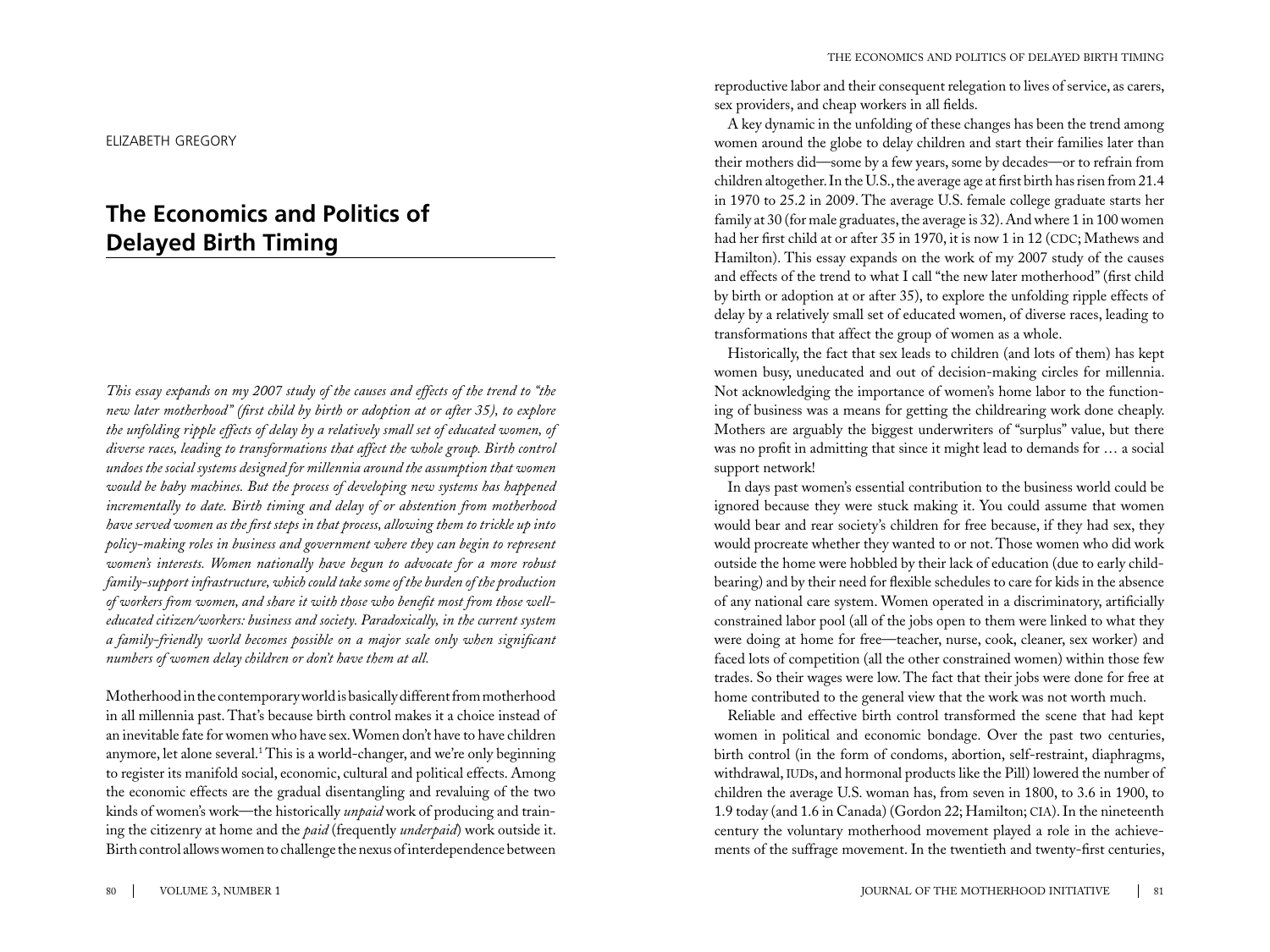hormonal and other forms of birth control have enabled women to participate more fully in civic life.

Fewer children overall means that families and society can increase their human capital investment in each individual child. Fewer pregnancies and fewer young ones at home also allows the expansion of the human capital and the workforce participation of mothers—affording them more time for education and more time to invest in paid employment overall. Educated women in good jobs, with money of their own to spend, can then become increasingly influential. For the first time in recorded history, women can be active citizens in their nations, with seats at the table when policy is made and a say in the shaping of a nation's rules and priorities.

But while some women have moved into policy-making roles in business and government, it's been a trickle up rather than a flood. Though 50.8 percent of the U.S. population is female and women make up 51.5 percent of middle managers and professionals, currently just 16 percent of Congress members are women (down from a high of 17 percent in 2008), 3.2 percent of Fortune 500 ceos, and 15.7 percent of board members (Catalyst). The slow pace of progress is in large part due to the fact that progress hasn't already occurred. Circularly, the lack of a family-support infrastructure in the U.S. has held women back from advancing in sufficient numbers into positions where they could institute such an infrastructure. Instead they're held back with the familiar dirty laundry list of inequities (unfair pay, inadequate childcare and sick leave, job ghettos, old-boy networks, limited career tracks, and more [most of these negatively affect women without children as well due to the childbearing role of women as a group]). Similar dynamics operate in some other nations, though many offer more generous family support.

What progress has been made worldwide in moving women into better wages and expanded influence is in important part due to the decision by increasing numbers to delay the start of their families into their 30s and 40s, or to have no children. As we'll see, women have benefitted, both individually and as a group, when they've timed births to occur after they've completed their educations and established at work. Absent a national family support system, delay has supplied women with a shadow benefits system. More and more women have noticed this and many have followed suit, where possible.

The constant media warnings about the dangers of delay often imply that women who wait into their thirties and forties to start their families are selfish, foolish, or both. Such pieces frequently overstate the dangers of infertility (which are real enough for women in their late 30s and early 40s, so accurate data would be sufficient warning) and overlook the equally real economic pressures that push women to wait until they feel financially and professionally, as well as personally, ready for family. Such discussions also overlook the extent

to which the movement of women as a group into positions of active influence in all spheres has depended on delay.

### **Fertility Rate and Birth Timing Trends**

The effects of hormonal birth control, in concert with expanded education and work opportunities, have included both a decline in the total number of births and a rise in the ages at which women begin their families. Figure 1 tracks shifts over the last century in the fertility rate (births per year to women aged 15 to 44). A decline was already underway at the turn of the twentieth century, and it was steepened by the depression. That was followed by a sharp rise after the war and through the fifties and a quick fall again after the introduction of the Pill in 1960.



#### *Figure 1: US General Fertility Rate 1909-2009*

Though the U.S. fertility rate has been basically flat since the early 1970s, it has responded in small ways to the economic climate. The recent recession (2007-2010) has reduced both the number of births overall and the fertility rate. While the total number of births has declined, the average age at which U.S. women have their first child has risen—from 21.4 in 1970 to 25.2 in 2009  $(CDC)$  (see Figure 2).

Figure 3 indicates the rise in the numbers of first births to women over 35, from 1971 to 2009. The fertility rate overall fell seven percent between 2007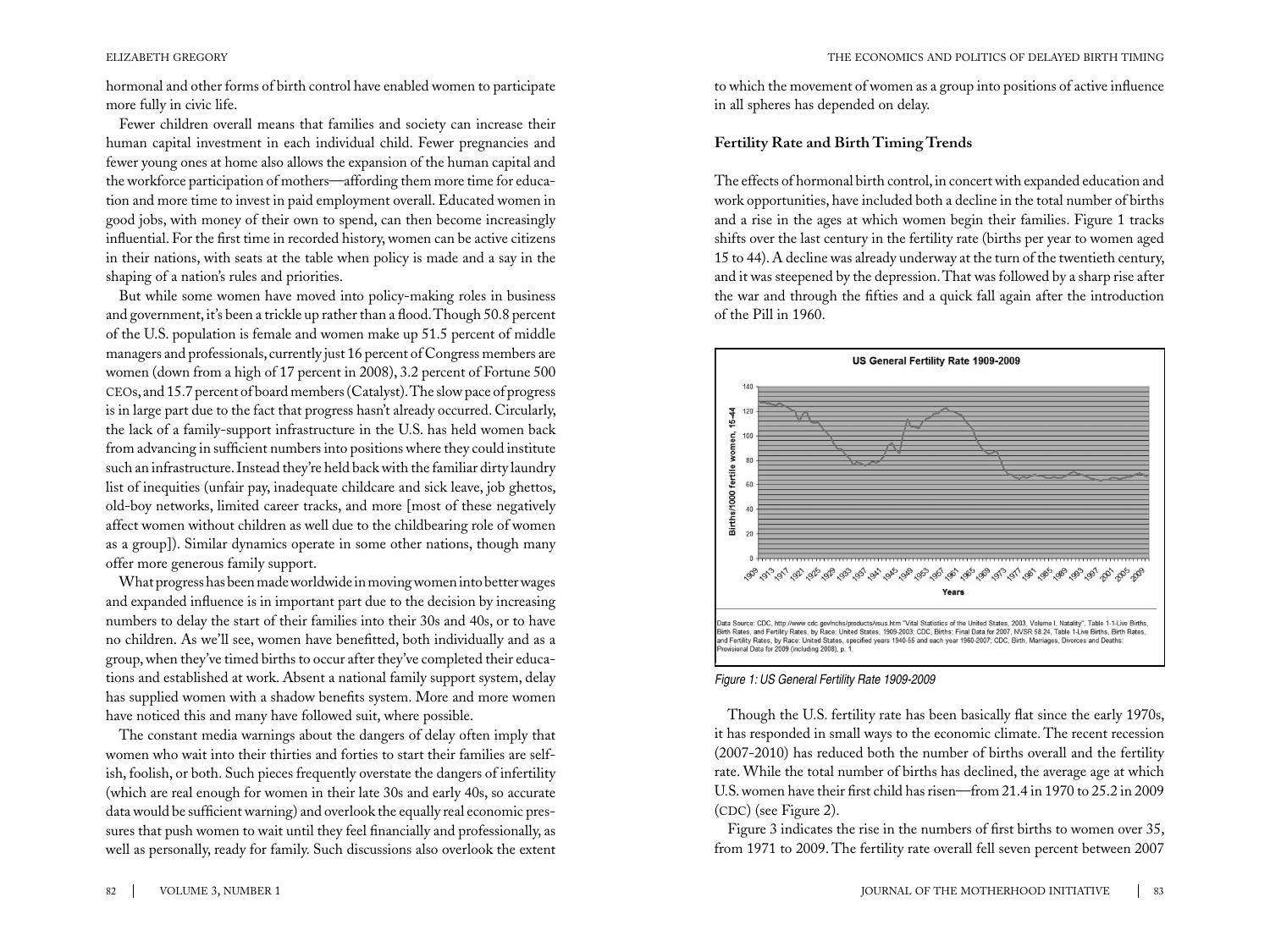

*Figure 2. Average Age of Mother at First Birth: United States, 1970-2009. cdc Natality Statistics.*

and 2010 (including a 17 percent decline in the teen rate), and while rates in all age sectors under 40 fell, including a 2.4 percent fall in the birth rate among women 35-39, the rate among women 40-44 *rose* eight percent while the rate for women 45+ held steady.2 The fall in later births between 2006 and 2009 in Figure 3 reflects the recessionary fall in births to women 35 to 39.

#### **The Effects of Delay**

My 2007 study, based on birth and census data analysis and interviews with 113 women of diverse races from around the U.S. who had their first child at or after 35, by birth or adoption, found that most women delayed for one or more of four basic reasons: to complete their educations, to establish at work, to find the right partner for the long term, and to see something of the world and mature before settling down. These choices are made possible not just by birth control, but also by the public health gains of the past 100 years, which have added thirty years to the average life span. Clearly, women would not be able to delay childbearing into their mid-30s and later if their life expectancy were still 47, as it was in 1900.

The women I interviewed told me that delay enabled them to climb the ladders at work, to achieve higher wages than they would have been able to if they had not delayed, and to command flexible schedules when their children



*Figure 3: Number of U.S. Women Giving First Birth at 35 and Above, Cumulative by Age of Mother. cdc Natality Statistics, 1971 to 2009 (total number of first births in 2009 = 1,663,231)*

did arrive that they could not otherwise have accessed. Because they had experience their employers wanted to hold onto and because they had proved themselves trustworthy over years, their employers were also more open than they would otherwise have been to allowing them to telecommute or to move to pro-rated part-time work. My analysis of 2000 census data confirmed the anecdotal evidence of the interviews, demonstrating that women who delayed made substantial long-term salary gains relative to women of the same education level who gave birth earlier (Gregory 2007).

The positive effect of delay on compensation has been further documented by Amalia Miller, who found (based on a pool of women who first gave birth between 20 and 34) that women who delay and get a college degree or more (the benefit accrues only to women who graduate from college) go on to gain five percent in wages per year of delay, and 12 percent or more in earnings per year of delay (see also Buckles).3 The increase in earnings is made possible by increased hours on the job (due first to delayers' lack of children in the early stages of their careers, and later to the ability their higher wages afford them to hire consistent good childcare).

Not only will the families of later mothers be better off financially on average and better educated, they are also more likely to have two parents at home to share the work of childrearing. The increase in births to single mothers is overwhelmingly a younger phenomenon, and when later mothers are single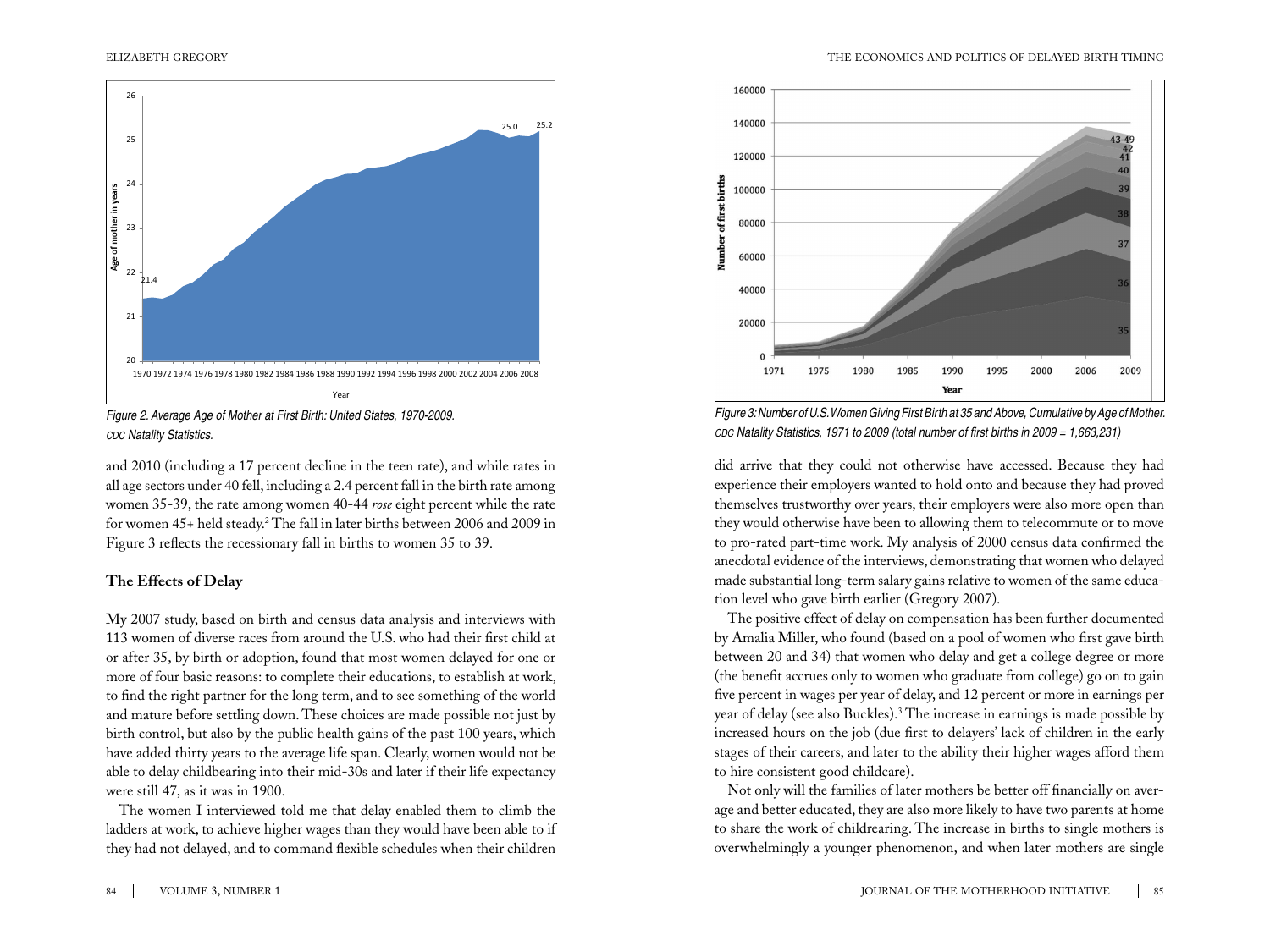mothers their higher average wages allow them to hire help that younger mothers cannot afford. New later mothers tend to be in peer marriages, with partners who have a similar education and a similar wage or earning capacity, which means that they tend also to share housework and childcare more equally than couples with differing education and wage levels. Perhaps as a result of all these factors, older mothers also report being substantially happier for the long term than mothers who start earlier (Myrskylä and Margolis).

# **Staying at Work and Equalizing Pay in Spite of Family-Unfriendly Policies**

It is well known that women overall earn less for the same job than do men—the current figure is 77 cents on the dollar, with lower rates for women of color. Explanations have varied, from plain discrimination (women seen to be less deserving of full pay because, as the entirely inaccurate claim goes, "they don't have to support a family"), to time lost in the job due to shorter hours worked in the years when children are young, to employers' unwillingness to invest in female employees because they expect that they are likely to leave or reduce their hours (often a self-fulfilling prophecy when women are underpaid and cannot afford the childcare necessary to staying at work full time). All of these factors play roles in the lower pay outcome (AAUW).

The higher pay that later mothers enjoy is at least in part due to avoidance of the second of these dynamics. Census data reveals that later mothers are more likely to stay at work full time with young children than younger mothers (Gregory 2007, 110)—a situation that maintains their wage at the same time that it keeps them in the pipeline for advancement to positions of influence where they can shape policy. This does not resolve the issue of unequal pay, but it assists with lessening inequality for the group that behaves thus.

In our family-unfriendly nation, the lack of infrastructure to support families and caregivers—including lack of paid parental leave, lack of paid sick leave for all workers (so that caregivers don't have to lose pay or their job when they or their kids get sick), lack of equal pay, and lack of a system of good, affordable childcare—means that women are punished for having children. Since the nation and employers have interests in convincing women to procreate (so that there will be a workforce in years to come) and in ensuring that their children are decently educated (so that that workforce will be sufficiently skilled), it might seem logical that they would want to make it attractive for women and their partners to choose to have children. In some industries that seems to be the case, but the business world as a whole has not embraced this logic to date.

In the U.S., the total fertility rate has stayed relatively high over the years (it's currently slightly below replacement at 1.9 kids / woman [Hamilton]

compared to Italy's 1.39, German's 1.41 and Japan's 1.21 [cia]). In part this has been the case because women have felt that they do have some flexibility and support here (immigration also plays a role in keeping the rate up). But the recession is changing that: the birth rate is declining fast at the very time when the population of elders in need of a vibrant force of younger workers to supply them with services as they retire is expanding.

In good times, paying women less for out-of-home employment may have been expected to operate as a form of encouragement to stay home and have kids. But these days, failure to support families may well have a discouraging effect on the fertility rate, adding to the downward pressure already being exerted on the rate by the recession. Rejection of equity initiatives may turn out to be not just a continuation of the status quo; they may provide women with more evidence that mothers' work is not respected and more reason not to do that work. As is the case in nations around the world, U.S. business and government will need to explore the relation between their interests in shoring up the fertility rate on the one hand and in keeping women's wages low and limiting family services on the other.

#### **Class**

While later mothers tend to be financially better off when they have children, they do not all start out that way. Delay for purposes of education and work can be a class elevator. When working class women pursue education and establish themselves in jobs before they start their families, they may wind up rearing middle-class children. This was the case with a fair number of the women I interviewed—white, black and Hispanic.

But delay, and especially extended delay, is not always either desired or possible. Many people want to start their families while they are young, or at any rate not verging on middle age, or find themselves pregnant and choose to have the child. This reduces the likelihood that they will finish their degrees or, if they do, that they will be able to afford the childcare that would enable them to work consistently. Additionally, middle-class women as a group grow up with much more of an expectation that they will go to college than do working-class women. Their schooling, whether in private or public schools, tends to prepare them better for college, since public school quality varies widely by neighborhood and by the amount of added value in terms of time, money and human capital parents can contribute. As Kathryn Edin and Maria Kefalas demonstrated in their study of poor, single moms of diverse races—the lack of good job prospects for working-class women and their partners created by the decline in U.S. manufacturing fuels their trend to having children early and on their own. But some women are able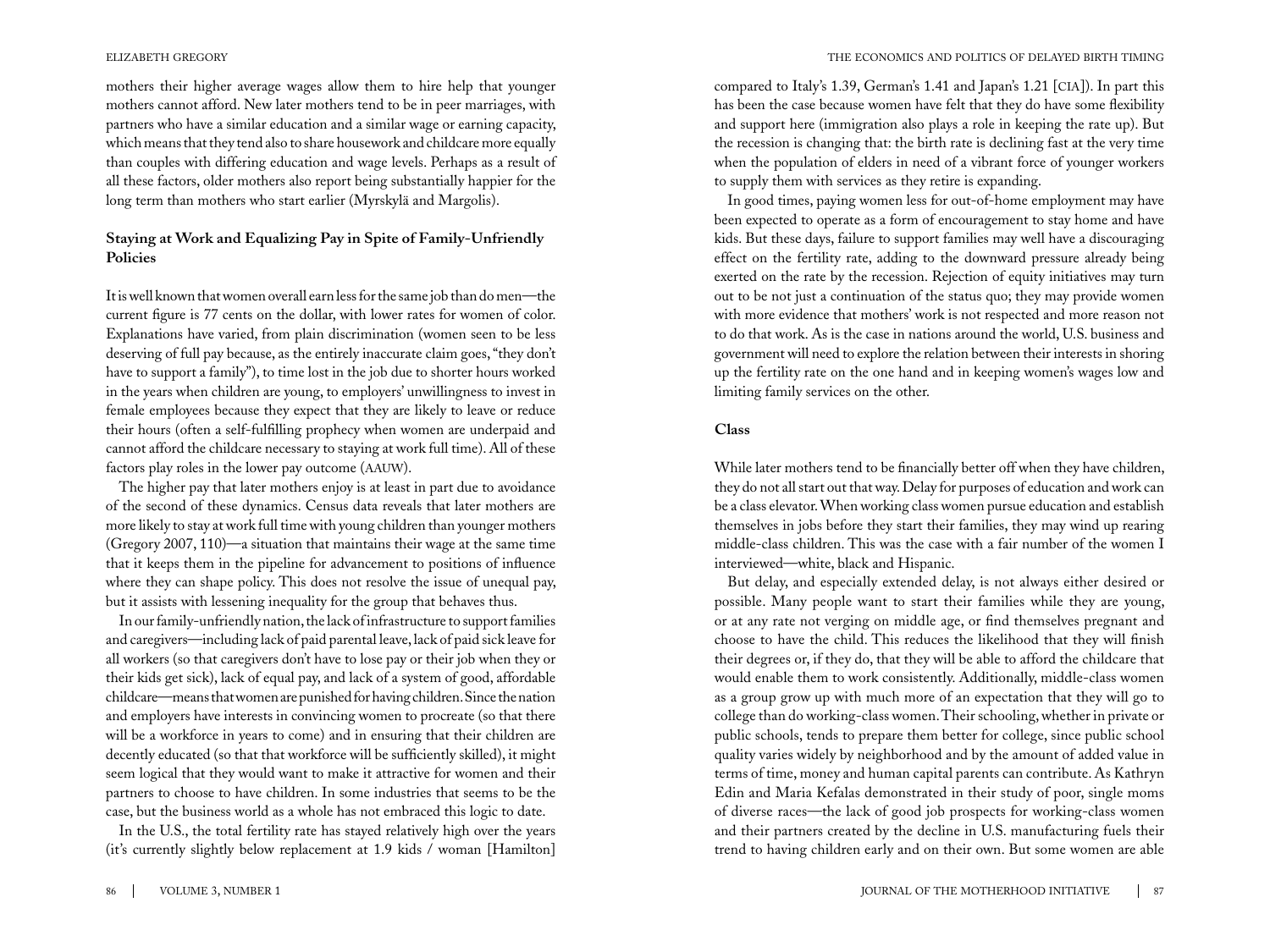to use the combination of birth control, education and delay as a ladder out of poverty.

The 2007-2010 recessionary birth rate decline and the related increase in the numbers of young women going to college directly out of high school (up almost six percent between 2007 and 2010 [Bureau of Labour Statistics 2007, 2010]) has created a natural experiment on the effect of delay on the education and work opportunities of women, including working-class women. Over the next few years, we will be able to track the effect of delay and education on the earnings and experience of the cohort of women of various class positions and races who, absent the recession, would have been prone to early births. The availability of birth control, currently under attack in quite a few states, will be a factor in the outcome.

### **Race**

Among biological mothers who started their families at or after age 35 in 2010, 63.14 percent were white, 9.12 percent black, 13.43 percent Hispanic, 13.08 percent Asian Pacific Islander, and 0.42 percent American Indian and Alaska Native (AIAN). Viewed comparatively, in 2010 9.05 percent of white first births were to new later moms, 5.21 percent of black first births, 5.37 percent of Hispanic first births, 15.39 percent of Asian and 3.27 percent of aian (Hamilton 2011, 24).These rates correlate roughly to the proportion of college graduates within each group (in 2000, when most of these women were 25-29, 34 percent of whites 25-29 had a ba, as did 17.8 percent of blacks in that age group, 9.7 percent of Hispanics and 54.3 percent of Asians [IES]). Apart from Hispanics, with a low level of college completion due to a variety of issues including language and immigration, the rate of later births within each group is between 25 and 30 percent of the number of college graduates (26.6 percent for whites, 29.2 percent for blacks, and 28.3 percent for Asians; with Hispanics at 55 percent). The consistency across the first three groups suggests that the race is less a factor than education level in determining who will delay.

But who has access to education is a class issue that often overlaps with race and culture. In 2009, 39 percent of Hispanic first time mothers 40-44 had a ba or higher, a low level compared to the 69 percent of whites, 52 percent of blacks and 68 percent of Asians in the same bracket. But that number has grown substantially from 2000, when 32 percent of Hispanic first time later mothers had a ba—an increase of 22 percent (compared to a 12 percent rise among whites in the same period, a 17 percent rise among blacks and a 24 percent rise among Asians). Higher education plays a markedly smaller part in the delay stories among Hispanic women at this point in history when the group includes many immigrants, and a somewhat smaller part in the story of black women, but in both groups it is also an important part, as my interviews document, and one that is on the increase.

Intersections of gender, race, class and sexuality inform the opportunities open to all of us. Delaying motherhood has served as a workaround for many women seeking to combine work and family. But it does not serve all, at least not directly.

## **Policy and Politics**

There is, however, at least the possibility that it could assist all, indirectly. While women who delay see individual benefits, they may also shift the environment for women overall. This may occur through the action of others; for instance, when administrators (male and female) introduce family-friendly work policies in order to retain good female workers in whom they have invested much training or who demonstrate skills or have experience the business wishes to retain. Such policies may also assist them in recruiting other good workers, and may be extended to the group of all employees within a company. Overall, however, the flex benefits extended in some companies to female workers have not consistently been extended to women who are not full-time, white-collar workers.

More change comes when women themselves make new policy. The group of women in policy-making roles includes those who had no children, those who delayed, and those who had children earlier and were able to move up. While there is no one route up the career ladder, women who have delayed are an important part of the expanding pool of female policy makers. In the Senate, for example, more than half of the current 17 female members either have no children or had their first in their mid-30s.

So far, due in important part to the still relatively small numbers of women in policy roles in both business and government, feminist policy change has been limited. But we have seen some efforts at change—and in some cases, some success. The most well-known recent example of feminist legislation is the *Lilly Ledbetter Fair Pay Act* of 2009, which passed through the efforts of female legislators. The *Ledbetter Act* was not an advance in itself, however, but a corrective to a 2008 Supreme Court ruling that had set back women's access to compensation for discrimination. Soon after the Ledbetter vote, the same female legislators and their supporters were able to introduce but not to pass the Paycheck Fairness Act, which attempted to give teeth to the unenforceable *Fair Pay Act* of 1963. It failed because it was perceived as bad for business, but it has been reintroduced in 2012.

Similarly, in 2008, U.S. Representative Jackie Speier (a new later mother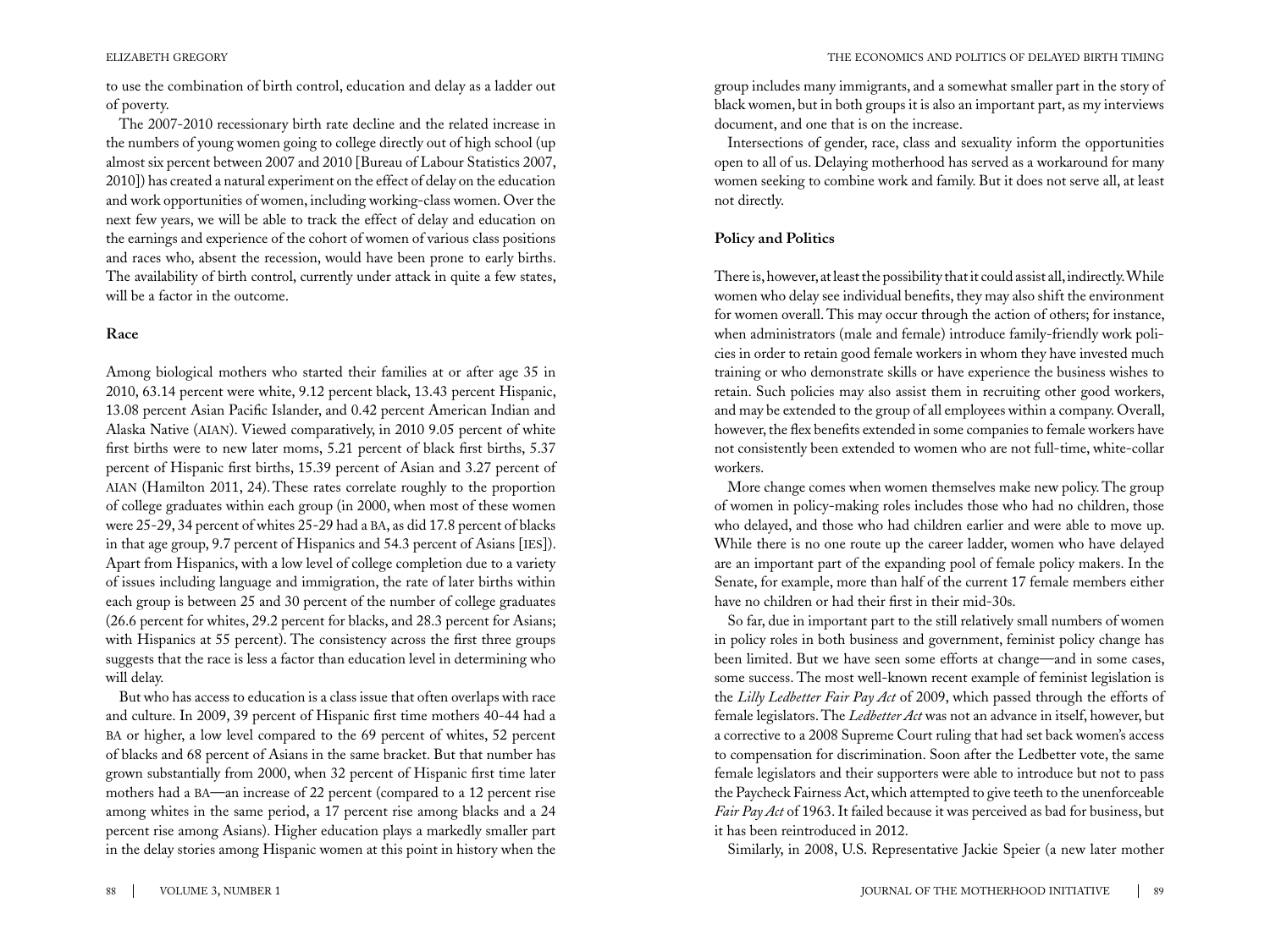and the first woman to deliver a child while in office in the California Legislature) proposed a Presidential Commission on Women to explore the status of women in the nation, including issues like pay inequity and lack of female representation in public office. The proposal was supported by women's groups but did not get presidential endorsement (President Obama, himself a new later dad [at 36 and 39] whose working wife had her children at 34 an 37, had just inaugurated an interagency council focused on government policies toward women and girls). The commission's proposed inquiries into pay inequity were also perceived as threatening to business.

Of course such legislation does challenge a certain kind of business—the kind that depends on paying its workers unfairly. But higher wages in workers' pockets would lead to more demand for services (one service women workers would immediately spend their increased wages on would be good childcare). Thus the long run effect on business overall need not be negative, though there would of course be work to do to design the fairest and most efficient fair-wage system. And there would be dispute, based on interest group. Again, the initial factor for getting women's concerns addressed will lie in arriving at a point where women's voices are influential enough to be taken seriously.

Perhaps the more threatening aspect of such inquiries as Speier proposed is their initiation of an overt national dialogue about the way pay works in U.S. culture. Of course many are fiercely opposed to having such a dialogue, since it risks revealing inequities operative along class and gender lines that challenge the American Dream narrative of fairness and equal opportunity. The discussion has had a major opening, however, through the Occupy Wall Street movement. The dynamics of motherhood, gender, race and class are becoming part of that discussion increasingly. Much of the recent critique of national family policy is powered by research on the economics, sociology and politics of motherhood and inequity by scholars who are themselves later mothers (or the partners of later mothers), or who have no children as yet (some of those intending to have none, others planning to start their families later).

Along with pay equity, perhaps the most helpful policy change for families would be a good, affordable childcare system. Currently such care is available to relatively few children, but society as a whole suffers the consequences when the young children who will be the workforce of the future spend much of their formative years stationed in front of televisions, without stimulating games or engaged caregivers. Lack of good care connects to diminished resources for employers and to life-time poverty and diminished opportunities both for the children who do not receive good, consistent care and those mothers who against their own desires must cut short their own educations and reduce their lifetime earnings and retirement incomes. There are many ways that a national childcare system might be configured: the French model includes neighbor-

hood centers, staffed by trained and well-paid professionals, and provides good, affordable care to all the children in the area whose parents chose it. Such centers could also offer parenting classes and drop-in care linked to the health care system. Different kinds of centers could involve different costs to parents, who could choose among the available options. Payments could be on a sliding-scale, with underwriting from some combination of employers and the tax payers (in the big picture, the major beneficiaries).

Such centers would create hundreds of thousands of good jobs, many of which would go to women. They would differ from current childcare positions in levels of pay, training, and respect. The human capital of teachers would grow as well as that of kids. Such centers would change the current culture around childcare—countering the current guilt-inducing media coverage that misrepresents childcare's role. Good childcare has much to offer kids in terms of socialization, range of activities, structured environment, and skills development, especially if it's combined with flexible work arrangements that allow parents to cut back on work to be with kids as needed.

At the same time, such centers would lessen the pressure on women to delay childbearing, because they would not need to wait until their salary was high before they could afford the kind of childcare they desired (part of the reason many women wait) and, since they had access to good reliable care, they would not lose traction in their careers. Such policy would realign the operation and valuation of women's work in the United States on many levels. House Minority Leader Nancy Pelosi (not a later mother but the mother of several) stated in 2011 that the next legislative initiative on her agenda was comprehensive childcare. If she does indeed push it forward, she would be speaking for a big constituency.

#### **Infertility**

At the same time that delay creates opportunity for many women, it also creates a risk of infertility. This too has costs. The huge majority of women cannot become pregnant and give birth after 44 with their own genetic material. Roughly one third of women are infertile at 40, at 41 more than 50 percent cannot get pregnant on their own, and after that the numbers decline precipitously. (For more discussion, see Gregory.)

Some women who encounter infertility go on adopt. Others try IVF, with their own eggs or those of a donor. IVF success rates with a woman's own eggs vary widely by her age.

With donor eggs from young women, on the other hand, the success rate for recipients of all ages is 55.1 percent with fresh embryos and 33.8 percent with donated eggs that were frozen and used later (all success rate data from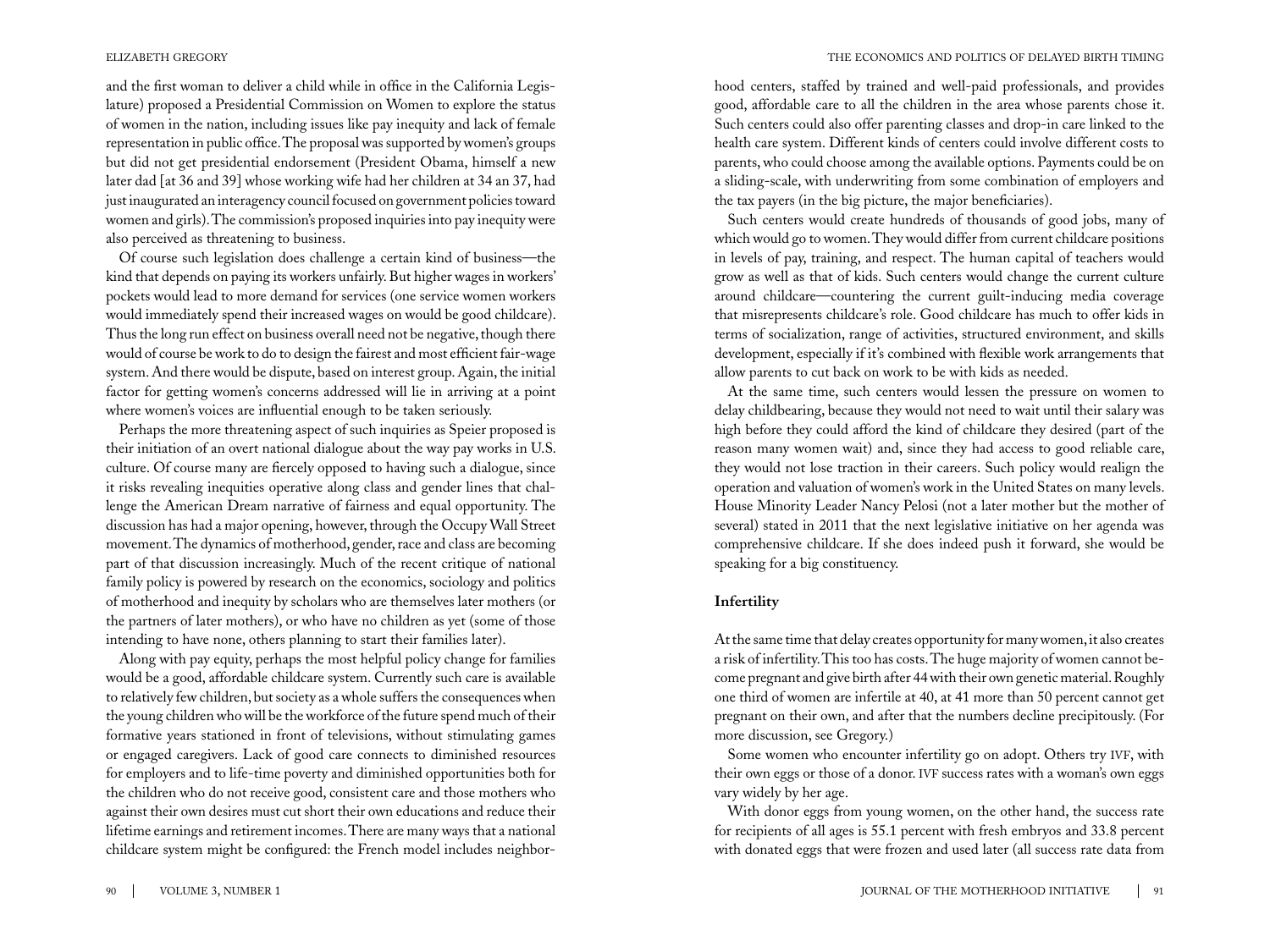| Age of<br>Mother | $35$  | $35 - 37$ | 38-40 | $41 - 42$ | >42                |
|------------------|-------|-----------|-------|-----------|--------------------|
| Fresh            | 41.4% | 31.7%     | 22.3% | 12.6%     | 4.2%               |
| Thawed           | 35.6% | 30.9%     | 26.1% | 22.1%     | 13.9% <sup>4</sup> |

*Figure 4: IVF Success Rates with Non-donor Eggs, 2009*

2009 [sart]). All of these methods are expensive (at least \$15,000 and often higher).

Clearly there are both personal and economic consequences to infertility. Later births can involve increased rates of health problems for mother and child, which add an additional element of financial and emotional expense. There is also a societal loss when women and men who want children don't have them. On the other hand, some women who delay past the point of fertility remain childless with equanimity. Some who delay and use fertility treatments successfully are pleased.

In order to make informed choices about family and work, it's important for women to have full and accurate data on all the potential tradeoffs involved in their birth timing choices, from both the work and family sides.

Mandated fertility insurance is one way to lessen the cost of fertility treatment to women—not only for those who become infertile due to delay, but for those who encounter infertility due to endocrinal or other health or structural issues, or those whose partners are infertile. Currently fifteen states offer such insurance, which adds minimally to everyone's cost of insurance but substantially lowers the cost to individuals and cuts the price of treatments overall through economies of scale. Coverage also equalizes access to treatment. Treatment does not guarantee success however, so insurance is not a cure-all. Though women delay for many reasons, insofar as they delay in order to be able to afford good childcare and to ensure that their progress up the job ladder is not impeded by having to step out of the work stream, one of most effective ways to avoid infertility would be to institute a good, affordable national childcare system!

### **Conclusion**

As a group, women have been working for ages to get our voices represented in the polity and our concerns heard. As the experience of millennia has dem-

onstrated, nobody is going to make the argument for women except women, along with a few men supported and pushed by female colleagues. Thus, the societal benefit of delay: only if sufficient numbers of women become policymakers will they be able to create a family-friendly environment that does not require women who want a sustained career to wait to start a family if they prefer to do so earlier.

There are enormous issues in play here, and the next few decades will see major transformations. Birth control undoes the social systems designed for millennia around the assumption that women would be baby machines. But the process of developing new systems has taken time and happened incrementally to date. Birth timing and delay of or abstention from motherhood have served women as the first steps in that process, allowing them to trickle up into policy-making roles in business and government where they can begin to represent women's interests. Women nationally have begun to advocate for a more robust family-support infrastructure, which could take some of the burden of the production of workers from women, and share it with those who benefit most from those well-educated citizen/workers: business and society. The current politicization of birth control pushes back against women's increasing political weight. Paradoxically, in the current system a family-friendly world becomes possible on a major scale only when significant numbers of women delay children or don't have them at all.

1 Even when women don't have direct access to birth control or information about it, which is increasingly the case in some areas, someone is *choosing* not to provide that access. Efforts to restrict birth control and abortion access, some of which claim to be about existential and moral questions, often involve attempts to undercut the radical effects of birth control—both realized and potential—on the economies of the world and on our patriarchal work and reward system. No surprise that changes in the structure of maternity also affect the economics of patriarchy.

 $^{2}$ From 2007 to 2010, the overall birth rates plunged 17 and 16 percent, respectively, among U.S. women ages 15-19 and 20-24. The declines shrink with each step up the age ladder: -9 percent among those 25-29, -4 percent among 30 to 34-year-olds, and -2.4 percent among women 35 to 39. The rate for women ages 40-44 *rose* eight percent in the same period. Rates for first births were similar, except among 30 to 34-year-olds, whose rate rose one percent in 2010. (All data from CDC Birth Data Reports for the years in question.) Census data for the first half of 2011 indicate that the overall decline continued (Frey). <sup>3</sup>The overall wage gain to all women averages out to three percent but the gain is only realized by college graduates, at five percent, with earnings aver-